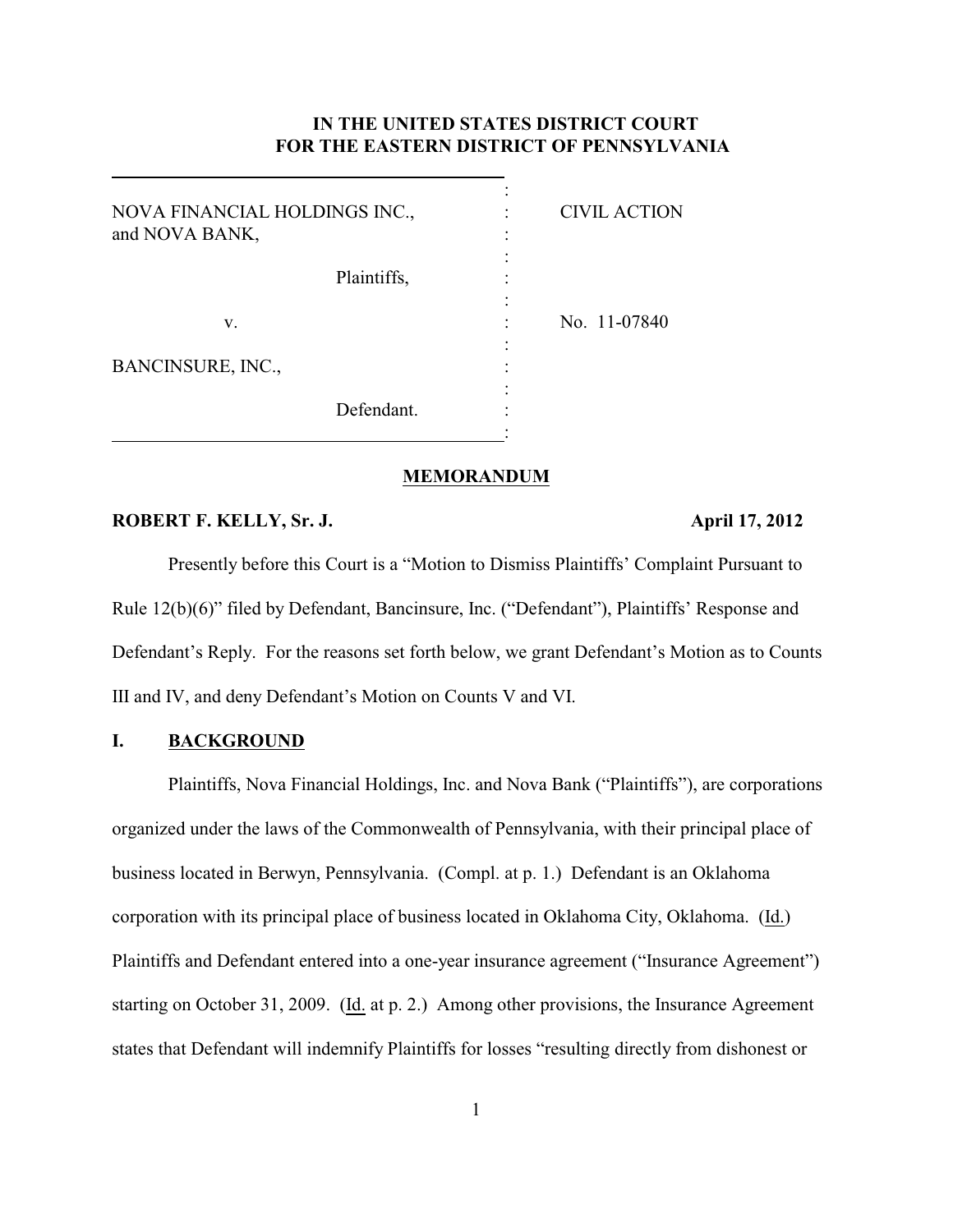fraudulent acts committed by the Employee acting alone or in collusion with others." (Compl. at Exhibit A.) These acts must be committed "with the manifest intent to (a) cause the (Plaintiffs) to sustain such loss, or (b) to obtain improper financial benefit for the Employee or another person or entity." (Id.)

In May 2010, Plaintiffs became aware that two of their employees, Thomas Patterson ("Patterson") and Beth Martin ("Martin"), misappropriated hundreds of thousands of dollars of customer funds. (Compl.at p. 3.) Patterson was the Chief Lending Officer at Nova Bank and Martin worked as Nova Bank's Berwyn Business Center Manager. (Id.) In meetings with the officers of Nova Bank, Martin and Patterson admitted to committing the criminal acts. (Id.)

An ensuing investigation by Nova Bank corroborated Martin and Patterson's admissions, and uncovered a scheme to illegally provide money to several of Patterson's clients. (Id. at p. 5.) Patterson and Martin attempted to conceal these illegal transactions through misappropriating other client's funds. (Id.) This deceptive and illegal behavior was aimed at circumventing the established rules, standards and procedures of Nova Bank. (Id.)

Specifically, Plaintiffs allege that the unauthorized and illegal actions of Patterson and Martin included:

- On November 24, 2009, Patterson issued and approved a cashier's check in the amount of \$230,938 to a Federal Identification Card ("FIC") creditor from the Betti Family Control Partnership ("Betti Trust") line of credit. The check was signed by both Patterson and Martin. (Id.)
- On November 30, 2009, Patterson approved, and Martin processed, a \$200,000 deposit into an FIC account from the Betti Trust credit line. (Id.)
- On March 10, 2010, Patterson deposited an unauthorized and illegal advance of \$110,000 into two accounts held by Mario Dinardo Custom Cabinets ("Dinardo") from the Betti Trust line of credit. The deposit was approved by Patterson and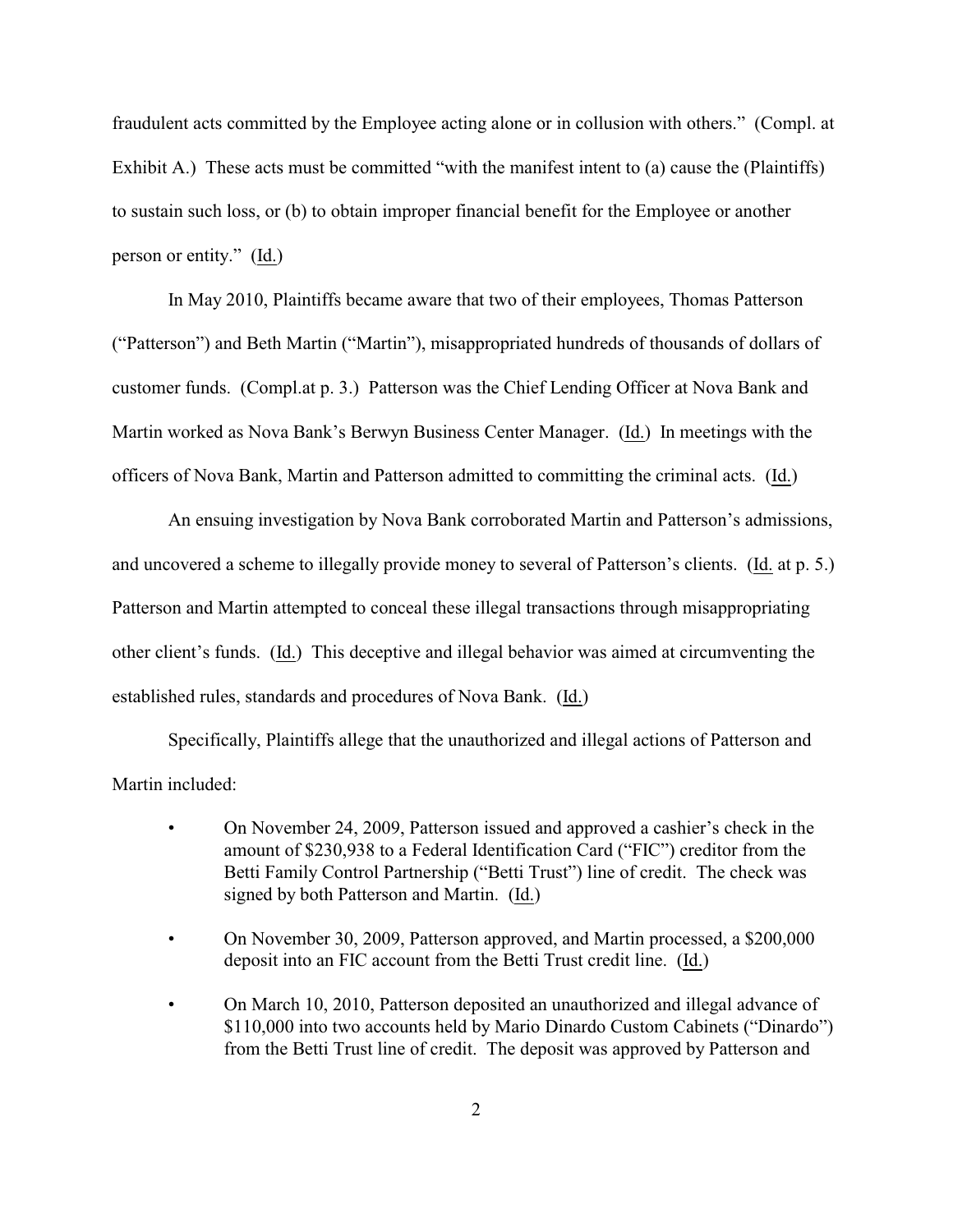processed by Martin. (Id.)

- On April 2, 2010, Patterson made a \$120,000 advance to an FIC account drawn from the Betti Trust credit line. This advance was approved by Patterson and processed by Martin. (Id. at p. 6.)
- On April 28, 2010, Patterson made an advance for \$30,000 to Dinardo from a line of credit held by SVI Development. This advance was approved by Patterson and processed by Martin. (Id.)

On June 26, 2010, the Tredyffrin Township Police Department and the Federal Bureau of Investigation formed a joint task force to investigate the criminal actions of Patterson and Martin. (Id. at pp. 4-5.) Criminal charges were subsequently brought against Patterson. (Id.) On October 14, 2011, Patterson pled guilty to one count of misapplication of funds by a bank employee. (Id. at p. 6.) The guilty plea colloquy stated that Patterson "fraudulently and intentionally transferred funds from three existing bank customers to other bank customers." (Id.) The colloquy asserted that such actions were done without creating any loan documents, without having any such documents signed, and without the knowledge or approval of Nova Bank. (Id. at p. 7.)

On November 19, 2010, pursuant to the Insurance Agreement, Plaintiffs provided Defendant with their insurance claims in relation to the actions of Patterson and Martin. (Id.) Defendant notified Plaintiffs on two separate occasions in December 2010 that they required more time to investigate the claims. (Id.) Throughout this investigation, Plaintiffs bore all the costs of reimbursing their clients' stolen funds. (Id.) On May 19, 2011, Defendant denied coverage for all of Plaintiffs' theft related losses. (Id.) Subsequently, on June 30, 2011, Plaintiffs requested a reconsideration of this denial of coverage. (Id.) Defendant refused to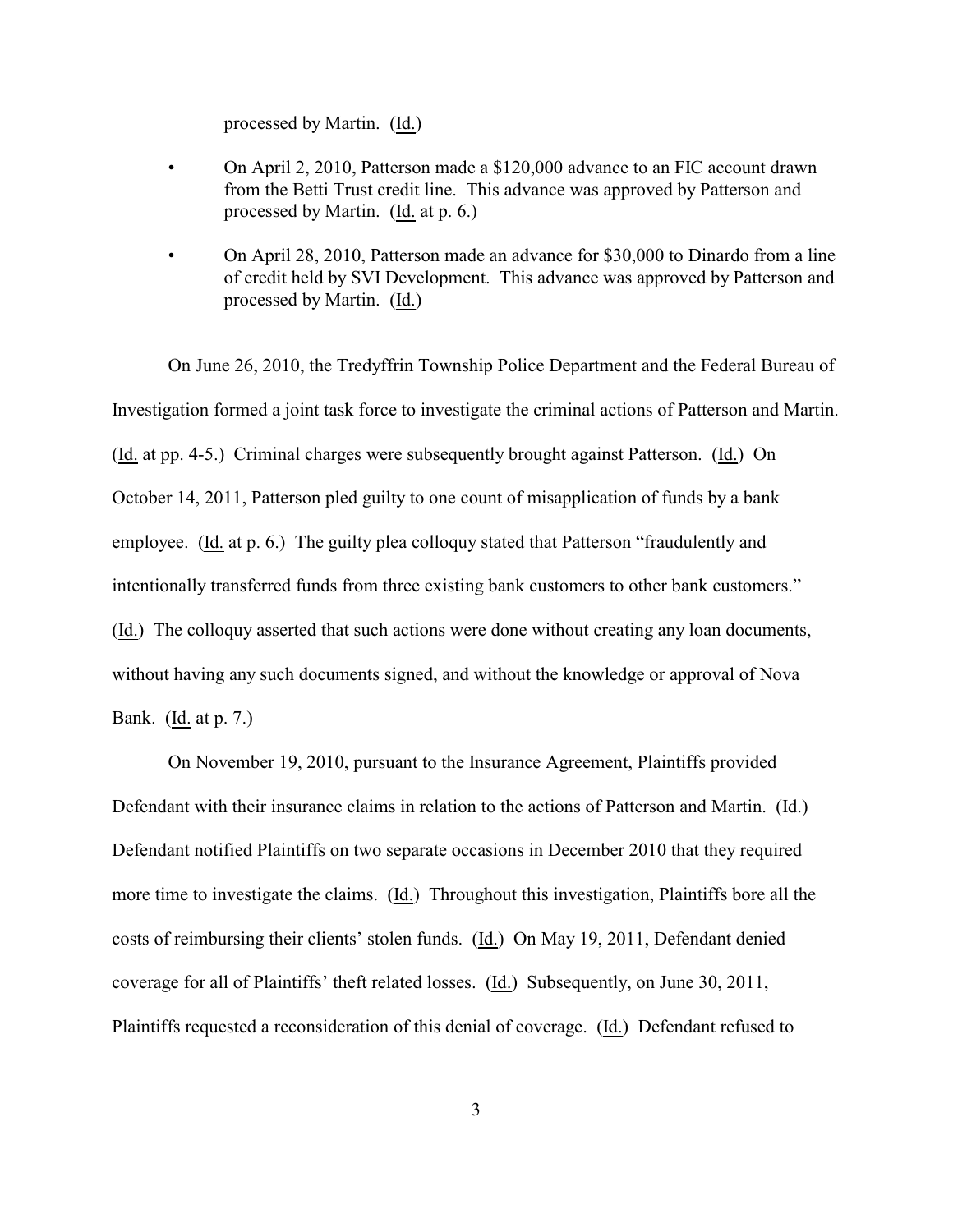reconsider their coverage decision and reissued a denial of the claim on August 4, 2011. (Id.) Finally, Plaintiffs asked for reconsideration of the denial in light of Patterson's October 14, 2011 guilty plea for misapplication of funds by a bank employee. (Id. at p. 8.) Defendant again denied coverage. (Id.)

Plaintiffs filed suit on December 27, 2011. The Complaint alleges the following counts against Defendant: (I) Breach of Contract; (II) Bad Faith; (III) Breach of the Duty of Good Faith and Fair Dealing; (IV) Declaratory Relief of Indemnity; (V) Breach of the Implied Warranty of Fitness for the Intended Purpose; (VI) Breach of the Implied Warranty of Merchantability; and (VII) Breach of the Warranty of Suitability.

Defendant moves to dismiss Plaintiff's Complaint pursuant to Rule 12(b)(6). Specifically, Defendant argues for the dismissal of Counts III, IV, V and VI. For the following reasons, we grant Defendant's Motion as to Count III for breach of the duty of good faith and fair dealing, and Count IV for declaratory relief of indemnity. However, we deny Defendant's Motion as to Count V for the implied warranty of fitness for the intended purpose, and Count VI for the implied warranty of merchantability.

#### **II. STANDARD OF REVIEW**

A motion to dismiss under Federal Rule of Civil Procedure 12(b)(6) tests the sufficiency of a complaint. Kost v. Kozakiewicz, 1 F.3d 176, 183 (3d Cir. 1993). Under Rule 12(b)(6), the defendant bears the burden of demonstrating that the plaintiff has not stated a claim upon which relief can be granted. Fed. R. CIV. P. 12(b)(6); see also Hedges v. United States, 404 F.3d 744, 750 (3d Cir. 2005). In Bell Atl. Corp. v. Twombly, the Supreme Court stated that "a plaintiff's obligation to provide the 'grounds' of his 'entitle[ment] to relief' requires more than labels and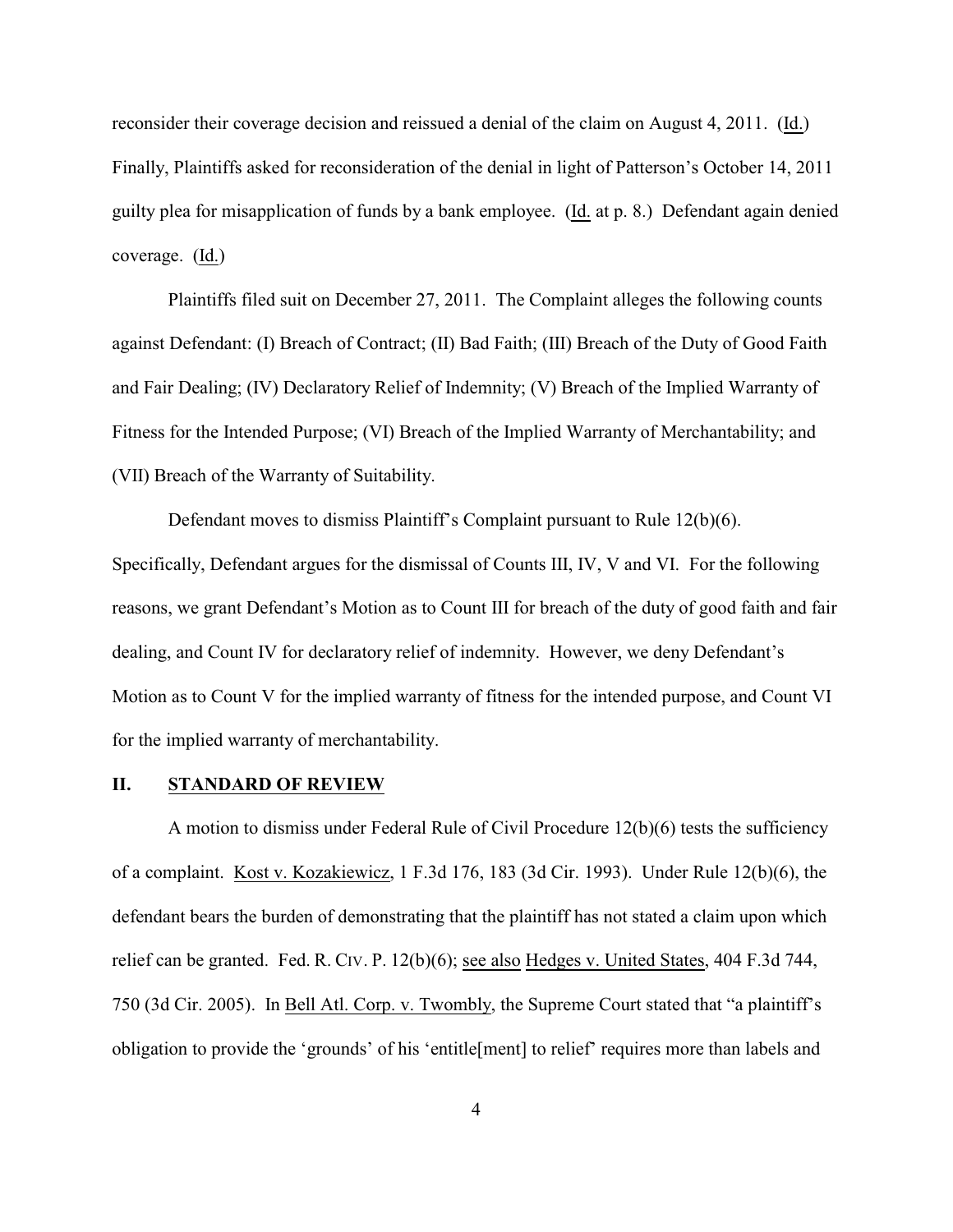conclusions, and a formulaic recitation of the elements of a cause of action will not do." 550 U.S. 544, 555 (2007). Following Twombly, the Third Circuit has explained that the factual allegations in the complaint may not be "so undeveloped that it does not provide a defendant the type of notice which is contemplated by Rule 8." Phillips v. County of Allegheny, 515 F.3d 224, 233 (3d Cir. 2008). Moreover, "it is no longer sufficient to allege mere elements of a cause of action; instead 'a complaint must allege facts suggestive of [the proscribed] conduct.'" Id. (quoting Twombly, 550 U.S. at 563 n.8) (alteration in original). Furthermore, the complaint's "factual allegations must be enough to raise a right to relief above the speculative level." Id. at 234 (quoting Twombly, 550 U.S. at 555). "This 'does not impose a probability requirement at the pleading stage,' but instead 'simply calls for enough facts to raise a reasonable expectation that discovery will reveal evidence of the necessary element.'" Id. (quoting Twombly, 550 U.S. at 556).

Notwithstanding Twombly, the basic tenets of the Rule 12(b)(6) have not changed. The Knit With v. Knitting Fever, Inc., No. 08-4221, 2009 U.S. Dist. LEXIS 30230, at \*6 (E.D. Pa. Apr. 8, 2009). The general rules of pleading still require only a short and plain statement of the claim showing that the pleader is entitled to relief, not detailed factual allegations. Phillips, 515 F.3d at 231. Moreover, when evaluating a motion to dismiss, the court must accept as true all well-pleaded allegations of fact in the plaintiff's complaint, and must view any reasonable inferences that may be drawn therefrom in the light most favorable to the plaintiff. Id.; Buck v. Hampton Twp. Sch. Dist., 452 F.3d 256, 260 (3d Cir. 2006). Finally, the court must "determine whether, under any reasonable reading of the complaint, the plaintiff may be entitled to relief." Pinkerton v. Roche Holdings Ltd., 292 F.3d 361, 374 n.7 (3d Cir. 2002).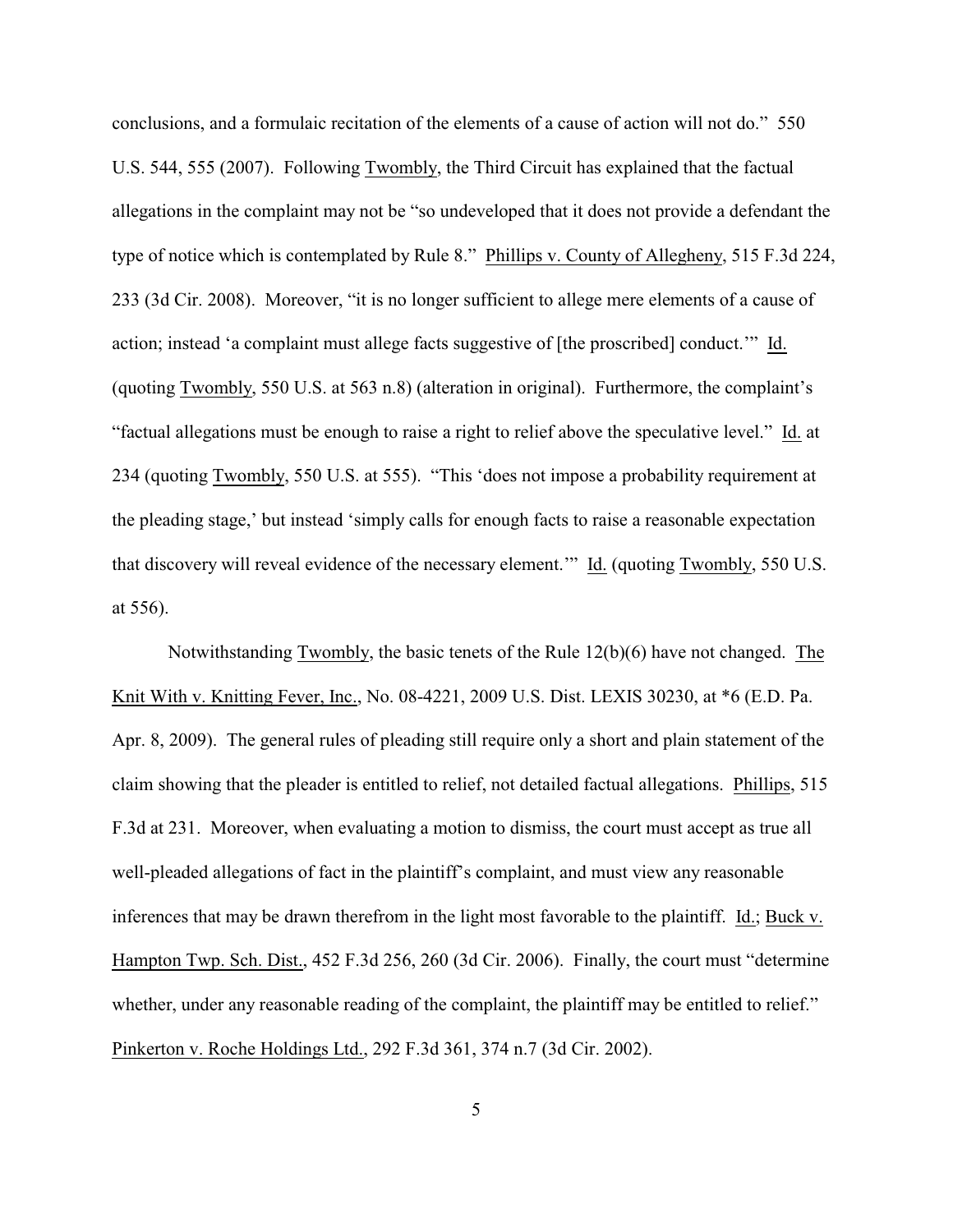#### **III. DISCUSSION**

#### **A. Count III Duty of Good Faith and Fair Dealing**

In the Complaint, Plaintiffs assert that Defendant breached the duty of good faith and fair dealing by denying the claim for coverage. In response, Defendant finds refuge in a ruling of this Court. In Cummings v. Allstate Insurance Co., we held that a breach of contract action encompasses any claims asserting a breach of the implied duty of good faith and fair dealing. Cummings v. Allstate Insurance Co., No. 11-02691, 2011 WL 2681517, at \*4 (E.D. Pa. July 11, 2011). Accordingly, a breach of contract claim precludes a separate and distinct claim emanating from the duty of good faith and fair dealing since the actions forming the basis of the claims are essentially the same. Id.; see also McHale v. NuEnergy Group, No. 01-4111, 2002 WL 321797, at \*8 (E.D. Pa. Feb. 27, 2002). Our finding is amply supported by courts in this Circuit and Pennsylvania. See Northview Motors, Inc. v. Chrysler Motors Corp., 227 F.3d 78, 91 (3d Cir. 2000) (no independent cause of action for breach of duty of good faith); Meyer v. Cuna Mut. Group, No. 03-602, 2007 WL 2907276 at \*14 (W.D. Pa. Sept. 28, 2007) (parties are generally precluded from raising a breach of the duty of good faith and fair dealing claim separate and distinct from the underlying breach of contract claim); JHE, Inc. v. Southeastern Pa. Transit Auth., No. 1790, 2002 WL 1018941, at \*7 (Pa. Com. Pl. May 17, 2002) ("a breach of the covenant of good faith is nothing more than a breach of contract claim and that separate causes of action cannot be maintained for each"); LSI Title Agency, Inc. v. Evaluation Servs., Inc., 951 A.2d 384, 391 (Pa. Super. 2008) (holding that a breach of good faith and fair dealing is a breach of contract action).

In the case *sub judice*, Plaintiffs assert separate claims for breaches of contract and the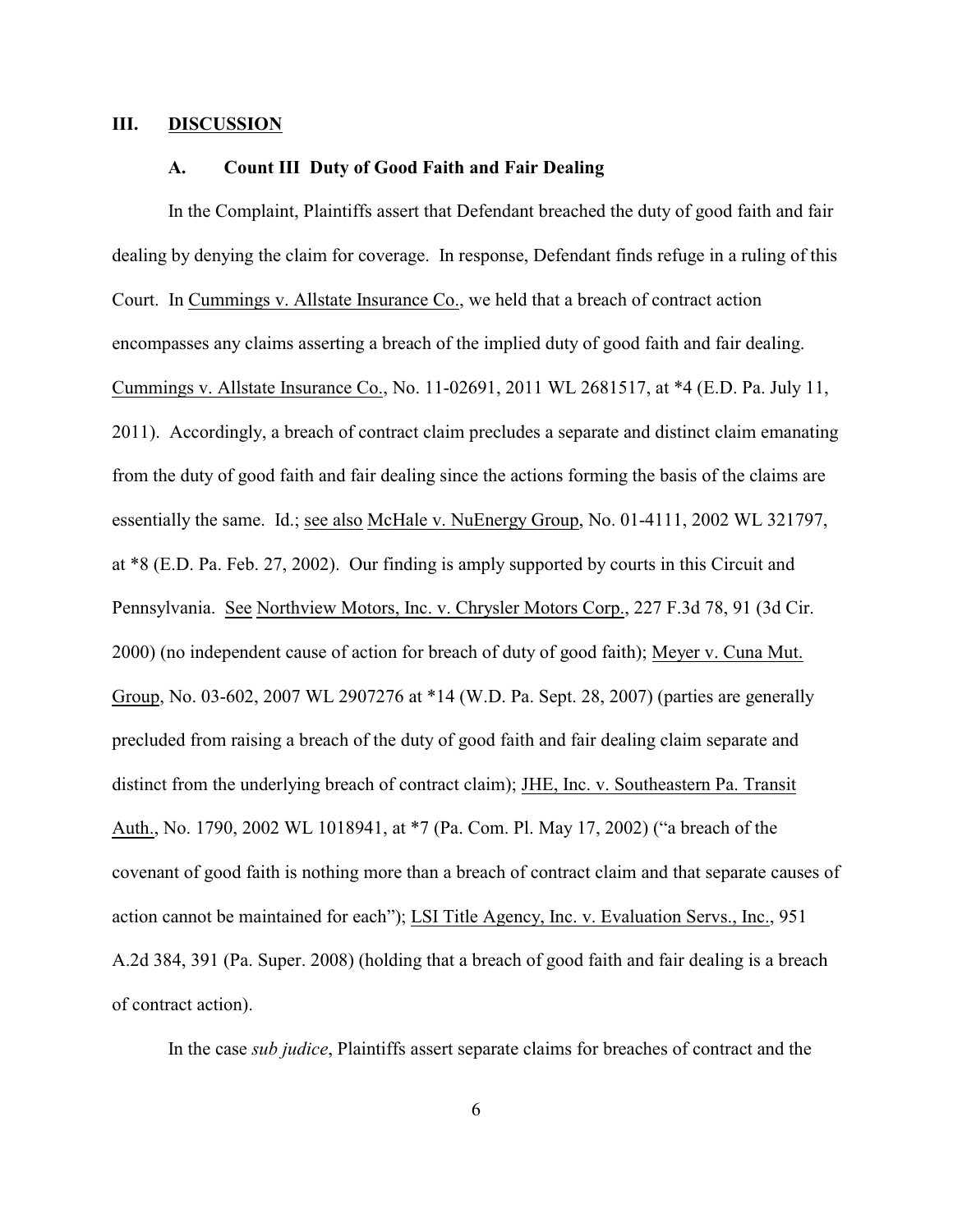duties of good faith and fair dealing. Based upon our prior precedent and relevant judicial decisions, we reject Plaintiffs' contentions as duplicative of the breach of contract claim.

In the alternative, Plaintiffs ask this Court to find that the Pennsylvania bad faith statute, 42 Pa. C.S.A. § 8371, creates a statutory duty of good faith and fair dealing. This creative interpretation essentially turns the statute on its head. Plaintiffs ask this Court to reach this finding without citing to any supporting case law. We fail to find any, and in its absence, we neglect to invert the bad faith statute from a proscription to an affirmative duty. Finally, Plaintiffs will not suffer any prejudice because the bad faith claim (Count II) remains. Accordingly, Count III is therefore dismissed.

#### **B. Count IV Declaratory Judgment to Indemnify**

Declaratory judgments are binding adjudications that set forth the rights and other legal relations of the parties involved without regard for whether or not future relief is or could be claimed. See Black's Law Dictionary 13c (9th ed. 2009). These judgments are commonly sought by insurance companies to ascertain the coverage of a policy. Id. Here, Plaintiffs request a declaratory judgment as to the obligations rendered by the insurance agreement on Defendant. Specifically, Plaintiffs seek a judicial determination that Defendant is required to pay for all of the legal liabilities "arising out of the employee dishonesty claims pending" within the Insurance Agreement. (Compl. at pp. 13-14.)

A crucial element in every breach of contract action requires a showing of a breach of some duty owed. See 23 Williston on Contracts § 63:1 (4th Edition). In Smithkline Beecham, Corp. v. Continental Insurance, which mirrors our case, the court dismissed a request for a declaratory judgment as duplicative of a breach of contract claim. Smithkline Beecham, Corp. V.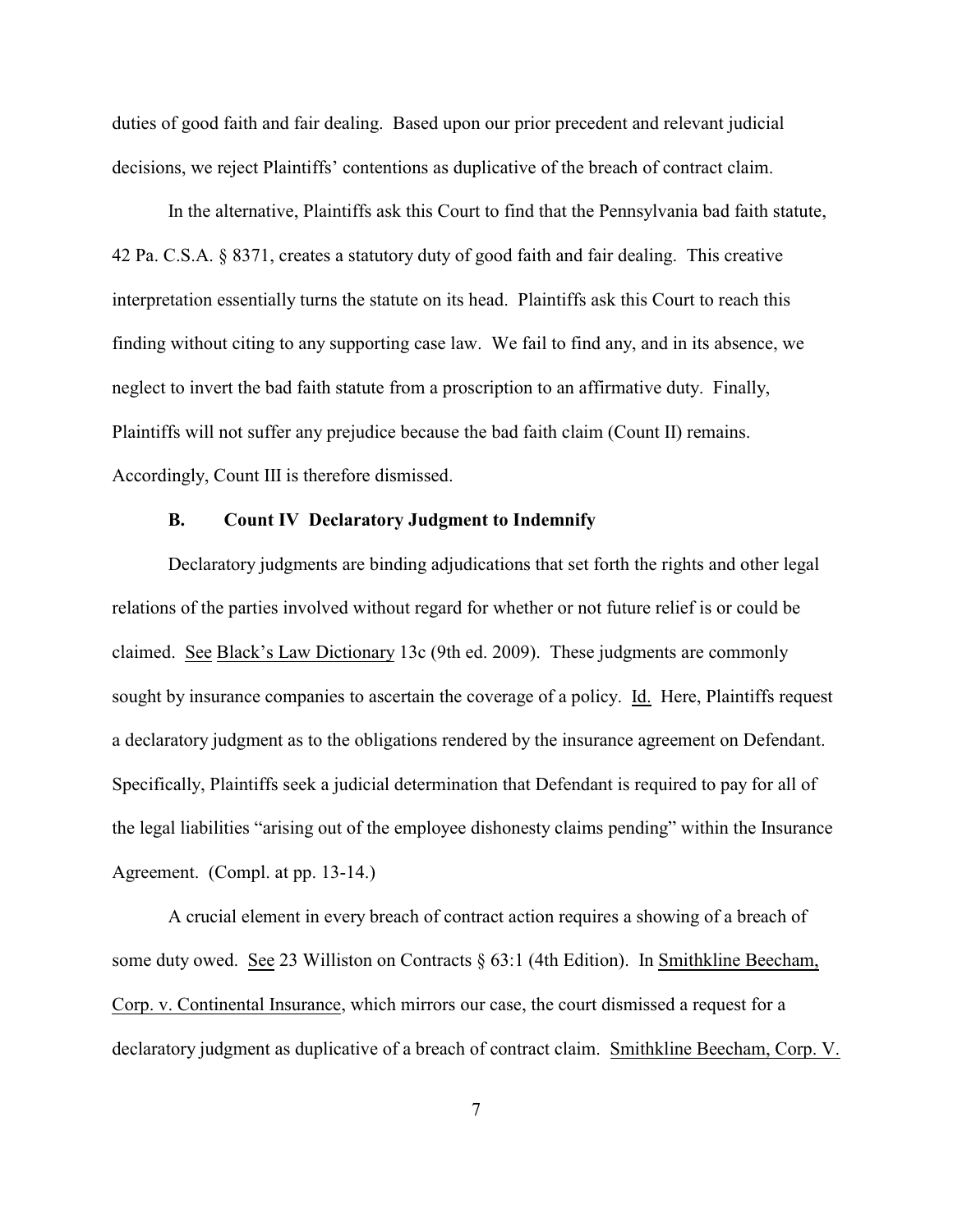Cont'l Ins. Co., No. 04-2252, 2004 WL 1773713, at \*2 (E.D. Pa. Aug. 4, 2004). The court found that:

to determine whether or not a breach occurred, it must first be determined whether or not (the defendant) owed a duty to insure (the plaintiff) for its defense costs and for damages in the underlying litigation. This raises the exact same issue to be decided in a declaratory judgment action, the purpose of which is to determine the respective rights and duties of the parties involved.

#### Smithkline Beecham, Corp.,2004 WL 1773713, at \*1.

In this case, we follow the ruling in Smithkline and grant Defendant's Motion to Dismiss Plaintiffs' request for declaratory judgment. The ruling in Smithkline provides ample support for our holding. Additionally, our decision to deny separate claims based on the same issues conforms to the concerns of judicial economy. See Good Lad Co. v. B & W Associates, No. 98- 6612, 1999 WL 79662, at \*2 (E.D. Pa. Feb. 5, 1999) (denying declaratory judgment involving the same issues in two separate actions for reasons of judicial economy). Finally, Plaintiffs will not suffer prejudice from this ruling since they can still attain full relief from their breach of contract claim. In addition, Plaintiffs fail to set forth any relevant judicial precedent or policy considerations to refute this finding; rather, they cite to cases where declaratory judgment is a peripheral issue. See SB1 Federal Credit Union v. Cuna Mutual Group, No. 10-5375, 2010 WL 5464884 (E.D. Pa. Dec. 29, 2010); MI Windows & Doors, Inc. v. Southeastern Freight Lines, Inc., No. 07-1233, 2009 WL 506858 (W.D. Pa. Feb. 27, 2009); Nelson v. Vigilant Insurance Co., No. 07-1406, 2007 WL 3334993 (W.D. Pa. Nov. 9, 2007). We are not persuaded by Plaintiffs' analysis and deny their request for declaratory judgment.

8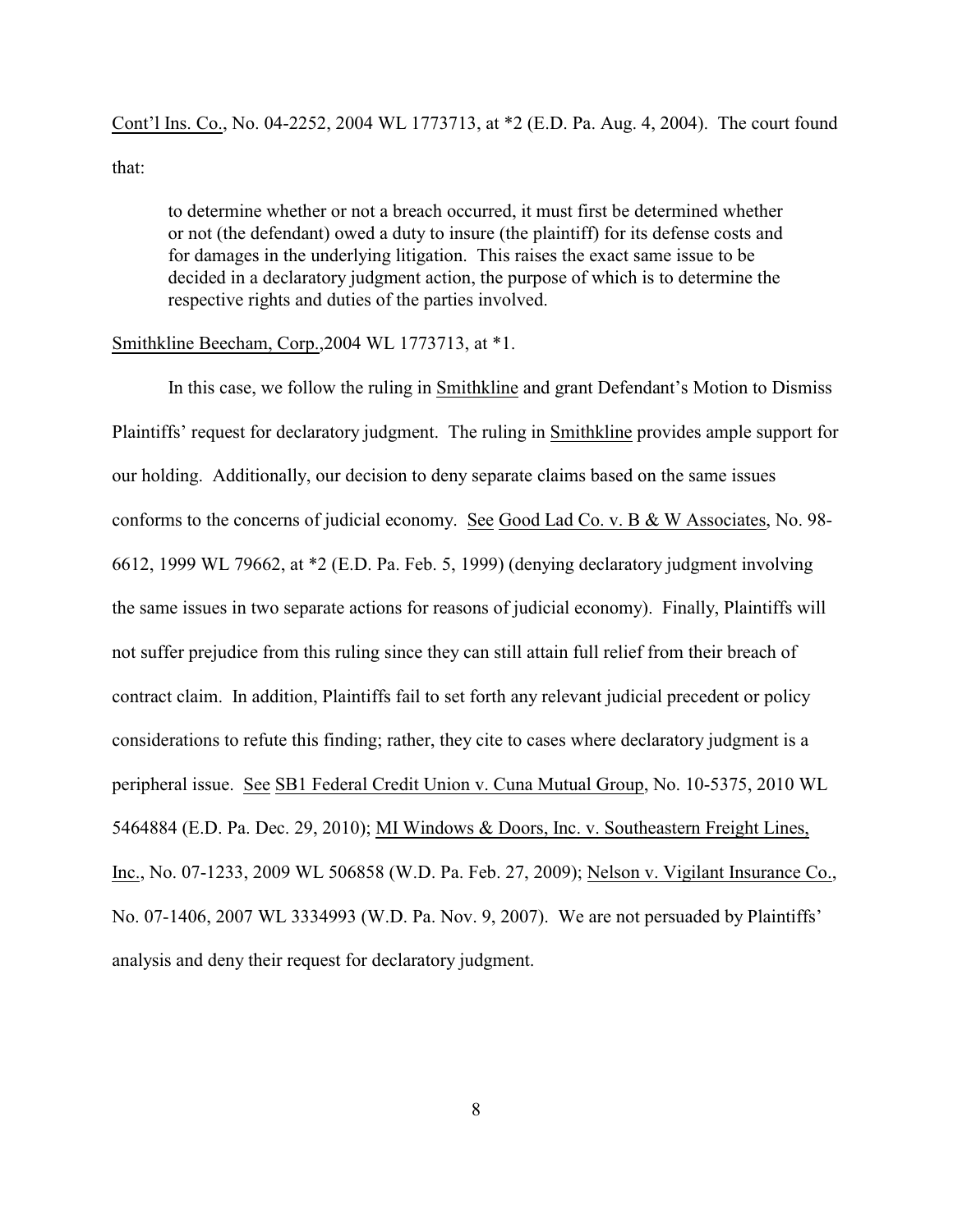## **C. Counts V and VI Implied Warranties of Fitness for a Particular Purpose and Merchantability**

Plaintiffs aver separate causes of action alleging that Defendant breached the implied warranty of fitness for a particular purpose, and the implied warranty of merchantability with regards to the Insurance Agreement. An implied warranty of fitness for a particular purpose is a warranty found within the law, though not explicitly stated, that the item is suitable for certain special purposes. See Black's Law Dictionary 14c (4th ed. 2009). It requires that the seller had reason to know of the buyer's particular purpose at the time of entering the contract and that the buyer was relying on the seller's expertise. Altrionics of Bethlehem, Inc. v. Repco, Inc., 957 F.2d 1102, 1105 (3d Cir. 1992). An implied warranty of merchantability guarantees that the item sold is fit for its ordinary purposes. See Black's Law Dictionary 14c (4th ed. 2009); Altrionics of Bethlehem, Inc., 957 F.2d at 1105. For reasons of clarity and concision, we will analyze both claims en masse.

Under Pennsylvania law, both the implied warranty of merchantability and the warranty of fitness for an intended purpose arise by operation of law and serve to protect buyers from loss where goods purchased are below commercial standards or are unfit for the buyers purpose. 957 F.2d at 1105. Where there is a transaction of goods, these implied warranties are codified by statute in the Uniform Commercial Code ("UCC"). See 13 Pa.C.S.A. § 2102; Pennsy Supply, Inc. v. American Ash Recycling Corp. of Pa., 895 A.2d 595, 603 (Pa. Super. 2006); Turney Media Fuel, Inc. v. Toll Bros., Inc., 725 A.2d 836, 840 (Pa. Super. 1999) (holding that in order for warranties to apply there must be a sale of goods). Defendant contends that the warranties at issue solely originate from the UCC. Since insurance contracts are not "goods," Defendant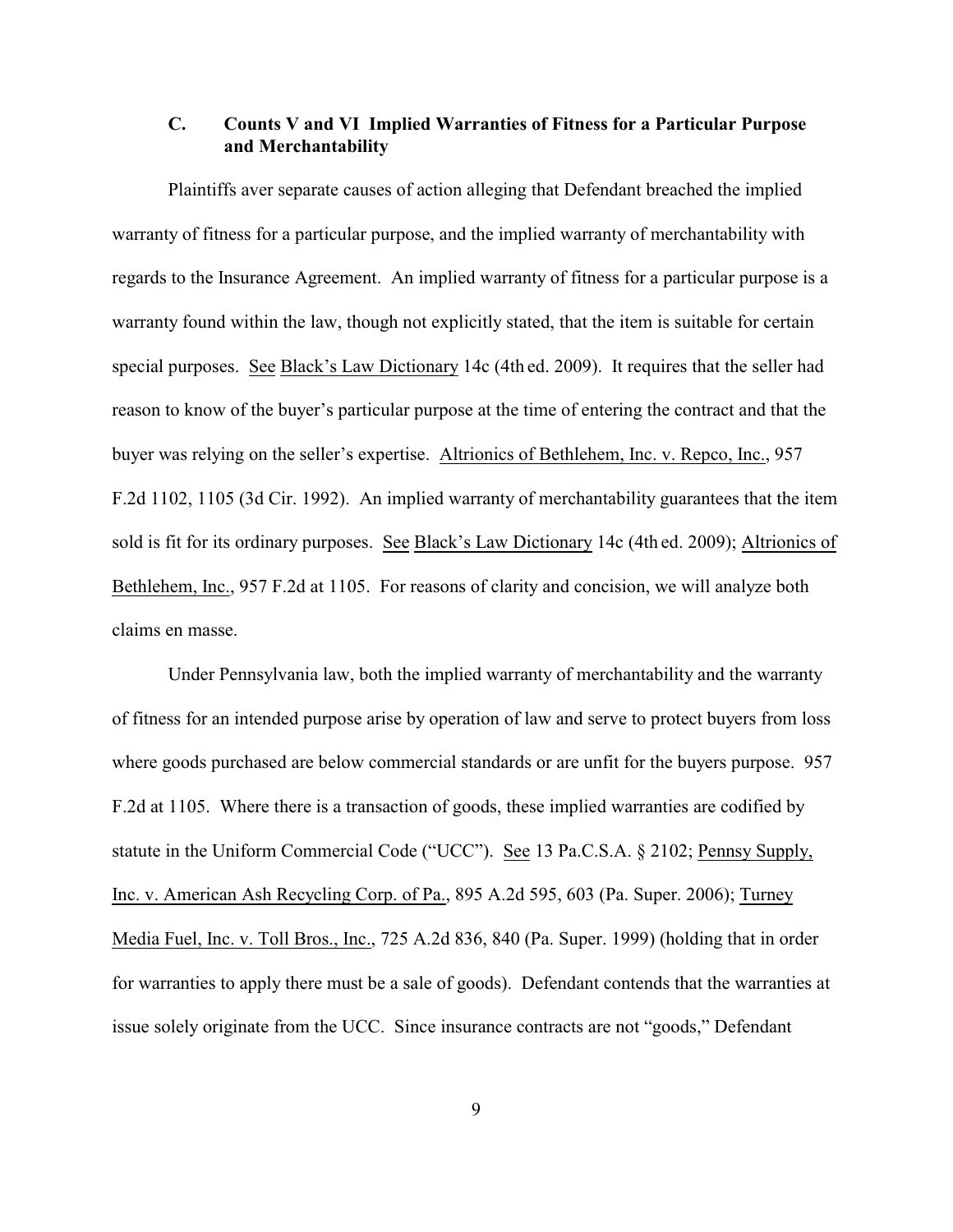argues that the Insurance Agreement is not covered under the UCC. Though Pennsylvania courts have not decided whether insurance contracts are considered goods under the UCC, Defendant asks this Court to follow the decisions of numerous jurisdictions finding that the UCC does not apply to insurance agreements. We need not decide this issue because we agree with Plaintiffs' more meritorious claim that these warranties arise from the common law.

Plaintiffs argue that the common law, as applied by Pennsylvania courts, allows actions for the breach of the implied warranties of fitness for an intended purpose and merchantability that apply to non-goods contracts and contracts that fall outside the UCC. Judicial precedent supports this notion that Pennsylvania law has recognized implied warranties outside of the UCC. See Lupinski v. Heritage Homes, Ltd., 535 A.2d 656, 657-58 (Pa. Super. 1988) (finding an implied warranty of reasonable workmanship and an implied warranty of habitability even though buildings are not goods and, therefore, not covered by the UCC); Stonhard v. Advanced Glassfiber Yarns, Inc., No. 100380, 2001 WL 1807359, at \*3 (Pa. Com. Pl. Nov. 21, 2001) (implied warranty found in service contract outside the scope of the UCC); Jones & Laughlin Steel Corp. v. Johns-Manville Sales Corp., 453 F.Supp. 527, 538 (W.D.Pa. 1978), rev'd in part on other grounds, 626 F.2d 280 (3d Cir. 1980) (the implied warranty of fitness for purpose is not an invention of the UCC [but] is an outgrowth of the common sense and common law recognition that some warranties may be implied under certain circumstances). The UCC explicitly acknowledges and supports these decisions, noting that the warranty provisions of the UCC, "are not designed in any way to disturb those lines of case law growth which have recognized that warranties need not be confined either to sales contracts or to the direct parties to such a contract." 13 Pa. C.S. § 2313 cmt. 2.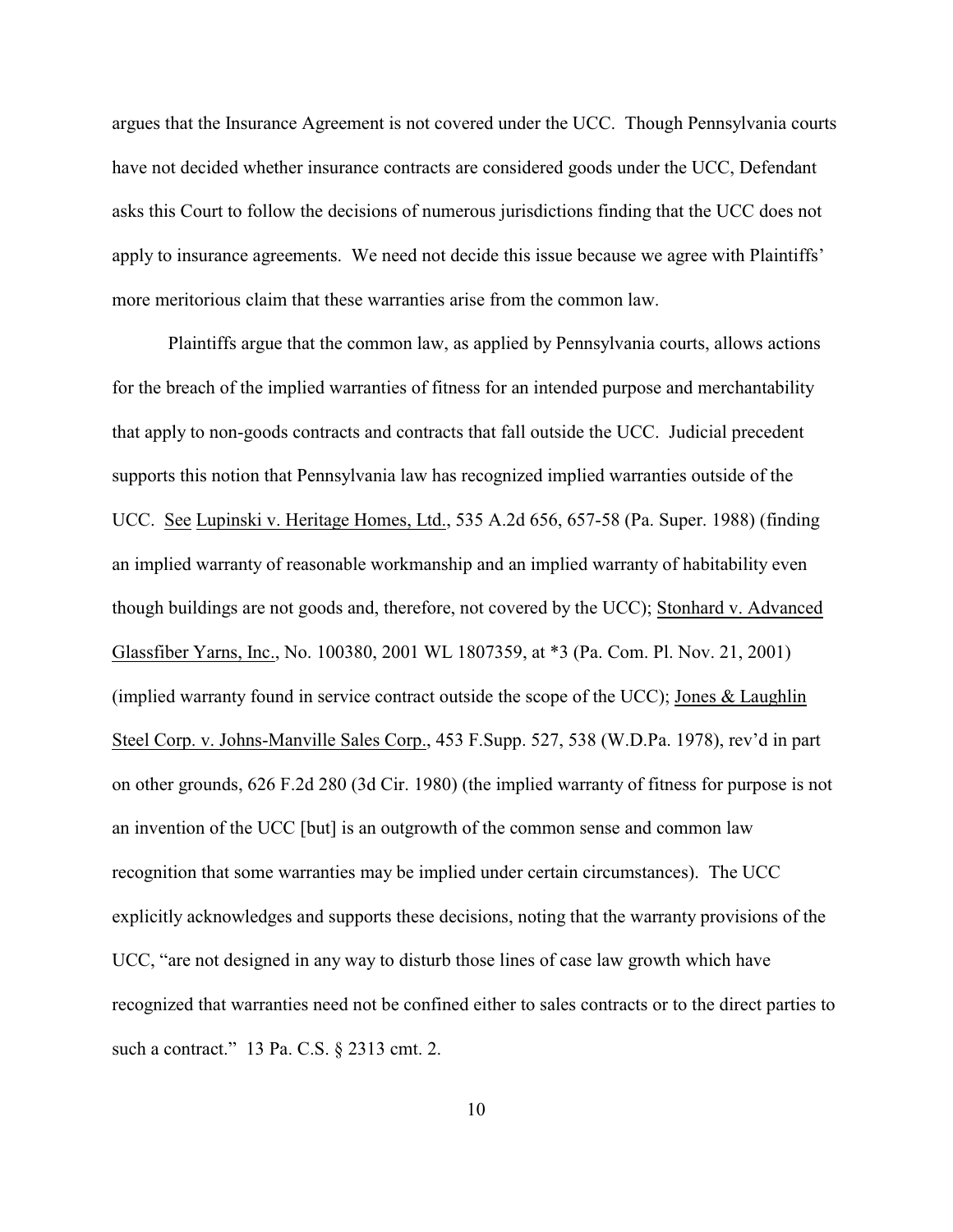However, the Supreme Court of Pennsylvania has not decided whether the implied warranties at issue in this case apply outside the UCC. "In the absence of a controlling decision by the Pennsylvania Supreme Court, a federal court applying that state's substantive law must predict how that state's highest court would decide this case." Covell v. Bell Sports, Inc., 651 F.3d 357, 362 (3d Cir. 2011). The Supreme Court of Pennsylvania did provide some guidance as to their predilection. See Hoffman v. Misericordia Hosp. of Philadelphia, 267 A.2d 867, 870 (Pa. 1970). Hoffman involved a wrongful death action against a hospital based on a claim that the hospital breached its implied warranty of merchantability and implied warranty of fitness for a particular purpose by giving decedent a tainted blood transfusion. Hoffman, 267 A.2d at 868. The Court did not find that the decision hinged on whether the UCC applied (i.e. the existence of a sale); rather, the Court asserted that warranties were implied in many cases prior to the enactment of the UCC. See Conn v. Hunsberger, 224 Pa. 154 (1909) (bailment for hire); Shannon v. Boggs & Ruhl, 124 Pa. Super. 1 (1936) (bailment lease); Hartford Battery Sales Corp. v. Price, 119 Pa. Super. 165 (1935) (lease of personal property); White Co. v. Francis, 95 Pa. Super. 315 (1929) (bailment lease). Further, Hoffman noted that the UCC "did not intend to impede the parallel development of warranties implied in law in non-sales situations." 267 A.2d at 870.

Following the path hewn in Hoffman and the recognition by Pennsylvania case law, we believe that the Supreme Court of Pennsylvania would find that the implied warranties of fitness for an intended purpose and merchantability are within the common law. Thus, the Defendant's Motion to Dismiss as to Count V and Count VI is denied.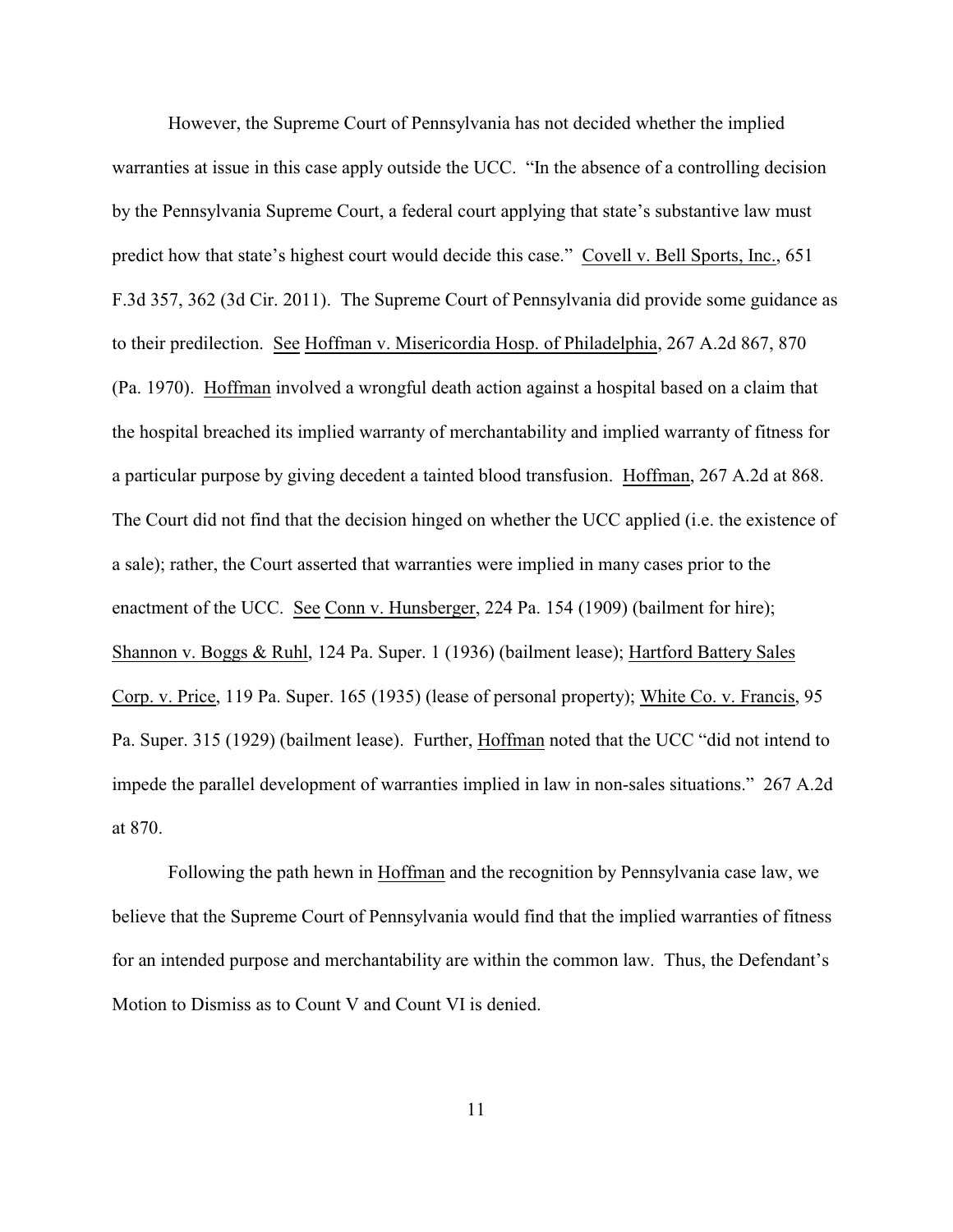# **IV. CONCLUSION**

For the aforementioned reasons, we grant Defendant's Motion to Dismiss as to Count III for breach of the duty of good faith and fair dealing, and Count IV requesting a declaratory judgment. We deny Defendant's Motion to Dismiss as to Count V for the implied warranty of fitness for a particular purpose, and Count VI for the implied warranty of merchantability.

An appropriate Order follows.